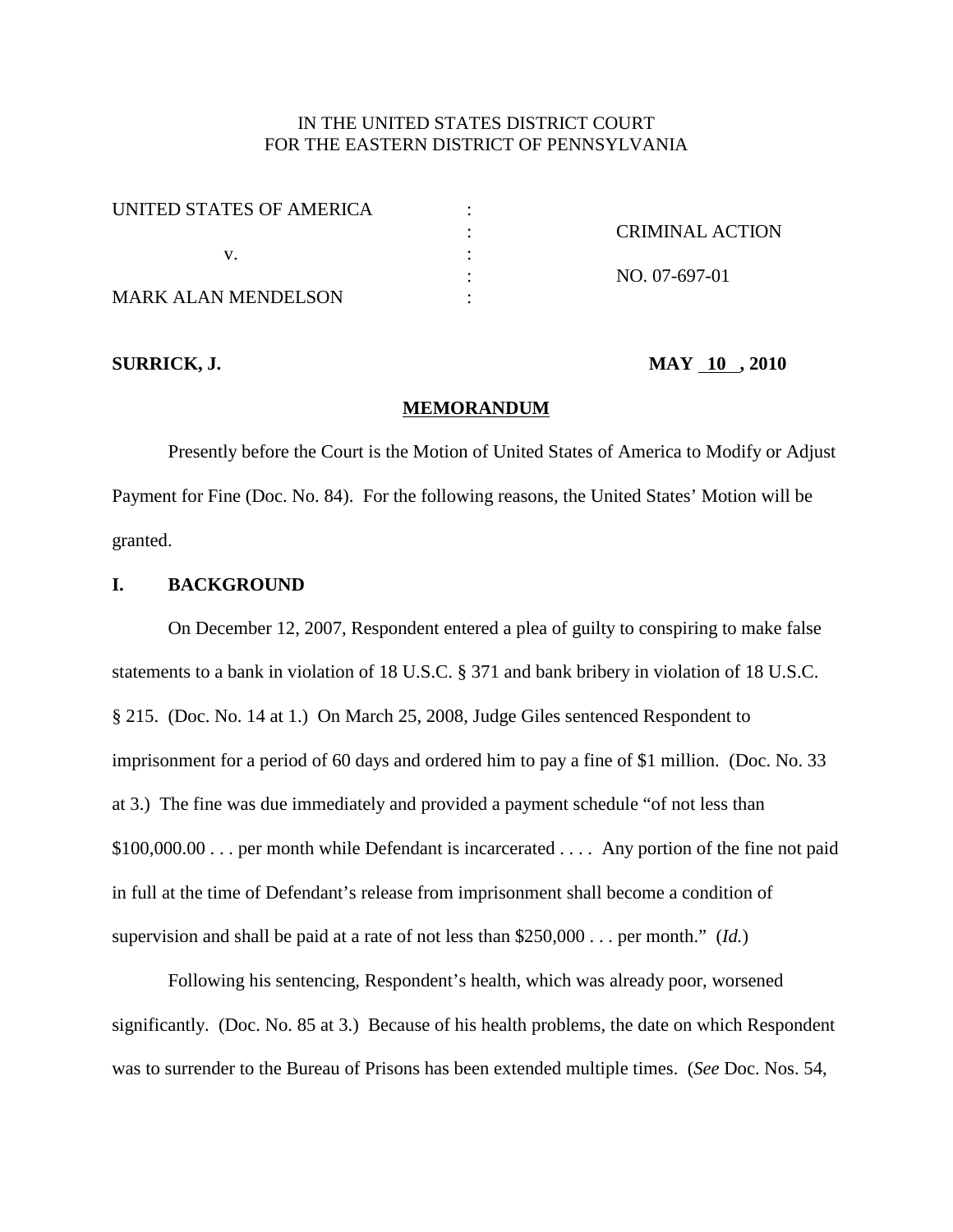59, 61, 63, 64, 66, 67, 76, 87, and 90.) As of this date, Respondent has still not served his prison sentence. (Doc. No. 84 at 2.)

Respondent is currently the sole caretaker of several financially dependant individuals. (Doc. No. 91 at 17-19; *see also* Doc. No. 91 Ex. G-4.) Respondent cares for his five-year-old daughter and her 32-year-old mother, who has significant problems that have required institutionalization and ongoing treatment. (Doc. No. 91 at 17-18.) Respondent's 29-year-old son lives with him, is disabled as a result of an automobile accident, and is also financially dependant on Respondent. (*Id.* at 18.) Finally, Respondent's unemployed 26-year-old daughter and 22-year-old nephew live with Respondent. (Doc. No. 91 at 18-19; *see also* Doc. No. 91 Ex. G-4.)

Respondent has significant investments. (Doc. No. 91 Ex. G-4; *see also* Doc. No. 91 at 22.) Prior to his sentencing, Respondent submitted a net worth statement indicating that he was worth over \$20 million. (Doc. No. 91 at 20.) Much of Respondent's wealth is in the form of real estate investments. (*Id.* at 22.) Since his initial net worth statement was submitted, the value of Respondent's real estate holdings has significantly decreased. (*Id.*; *see also* Doc. No. 91 Ex. G-4.) In addition to the decrease in real estate values, Respondent lost two properties to bankruptcy and tax sales. (Doc. No. 91 at 22.) Nevertheless, Respondent does have an interest in a valuable property on Columbus Avenue in Philadelphia that he is currently attempting to sell. He estimates his interest in that property to be approximately \$6 million. Respondent is also a cotrustee of the Mendelson Family Trust. The trust assets have a value in excess of \$800,000. Respondent presently uses the trust to pay his household expenses. (*Id.* at 23-26.) Respondent asserts that his gross monthly income is \$14,200 and his total monthly expenses are \$27,785.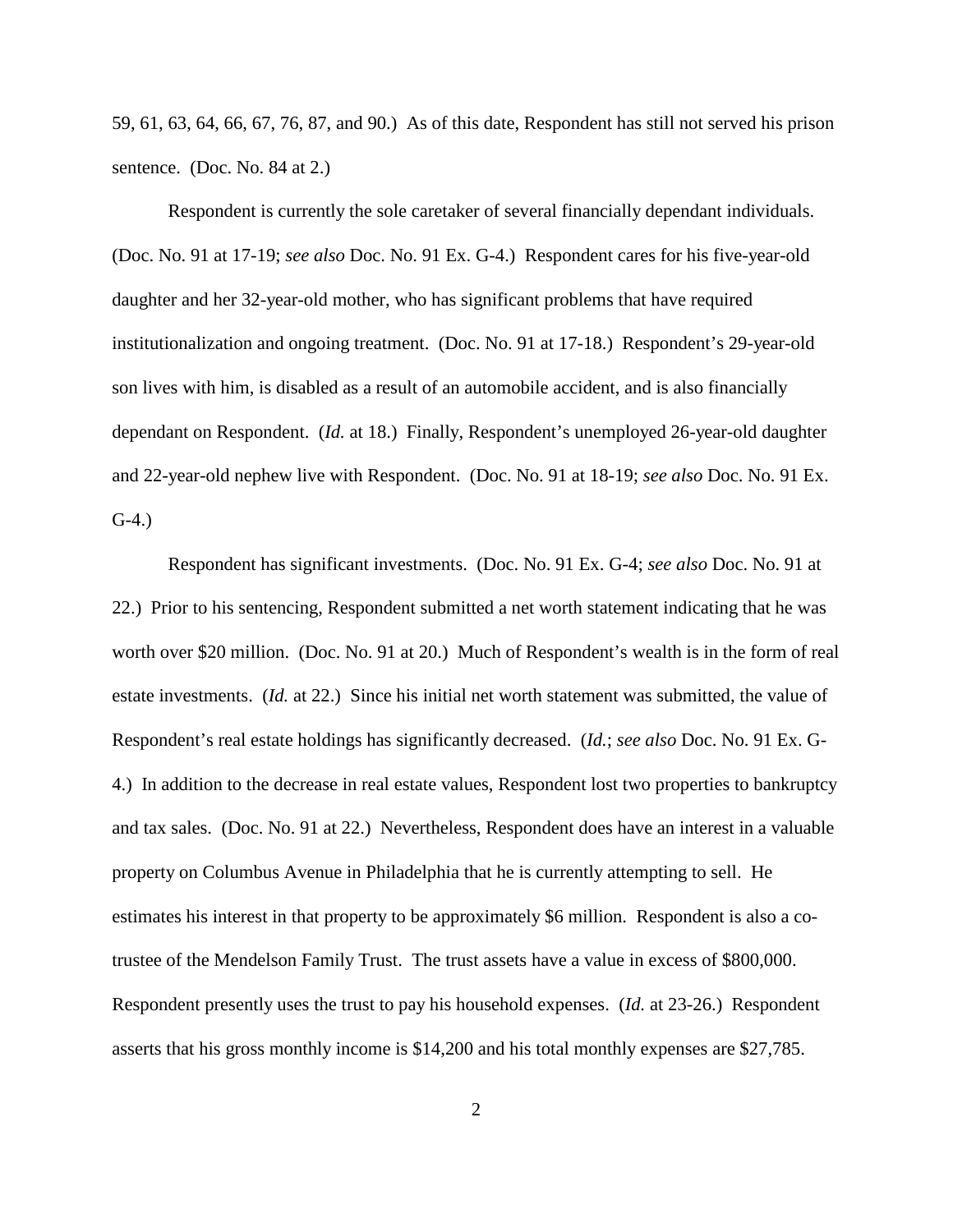(Doc. No. 91 Ex. G-4.)

On September 4, 2009, Respondent sold his home for \$3.9 million. (*Id.* Ex. G-3.) This prompted the Government to file the instant motion to adjust payment of Respondent's fine. Based on the HUD Settlement Statement, after the payment of settlement expenses, Respondent received \$1,256,486.92 from the sale. (*Id. Ex. G-1; see also Doc. No.* 84 Ex. A.) On September 14, 2009, Counsel for the Government contacted Respondent and requested payment of the fine. (Doc. No. 84 at 3.) On September 15, 2009, after discussion between counsel, Respondent paid \$200,000 towards the fine. (*Id.*; *see also* Doc. No. 85 at 4.) In addition, \$156,763.68 was paid towards the fine on December 10, 2009, when the Government received funds that were being held by the title clerk after the sale of Respondent's residence.<sup>1</sup> As a result of those payments, and an initial "good faith" payment of \$5,000 on July 8, 2009 (*see* Doc. No. 91 Ex. D-3), Respondent has paid a total of \$361,763.68 toward the \$1 million fine imposed on March 25, 2008. Respondent has also paid \$200 in special assessments.

# **II. DISCUSSION**

In its Motion to Modify or Adjust Payment Schedule for Fine, the Government asks the Court to adjust the payment schedule of Respondent's fine or to make the balance of the fine payable immediately pursuant to 18 U.S.C. § 3572(d)(3).<sup>2</sup> (Doc. No. 84 at 3, 6.) The

<sup>&</sup>lt;sup>1</sup> Letter from Joseph F. Minni, Assistant United States Attorney, to the Court dated December 10, 2009.

<sup>&</sup>lt;sup>2</sup> 18 U.S.C. § 3572(d)(3) provides that:

A judgment for a fine which permits payments in installments shall include a requirement that the defendant will notify the court of any material change in the defendant's economic circumstances that might affect the defendant's ability to pay the fine. Upon receipt of such notice the court may, on its own motion or the motion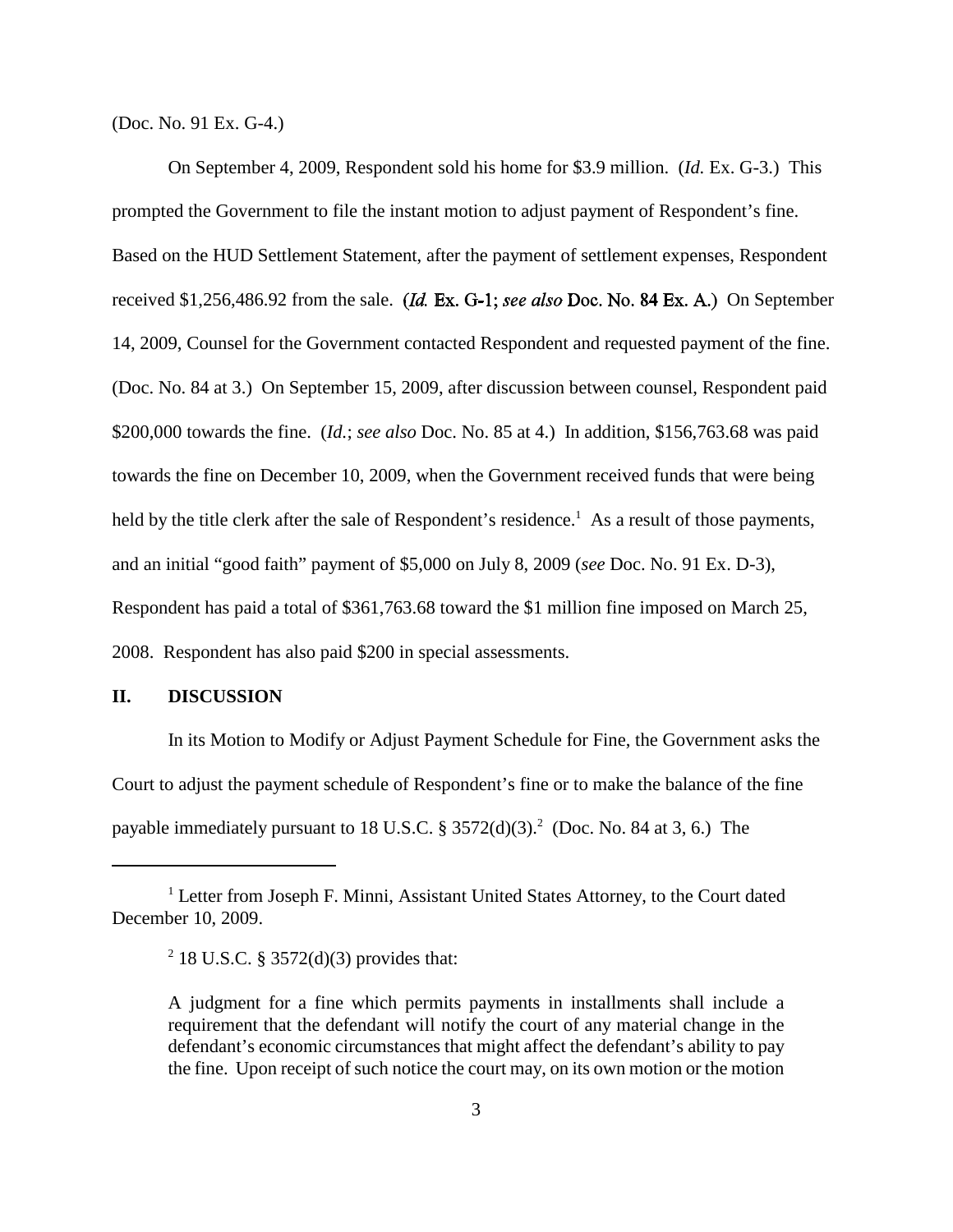Government argues that Respondent's recent sale of his home was a material change in economic circumstances that affected Respondent's ability to pay the fine. (*Id.* at 4.) Respondent replies that the Government's motion is actually asking for both an adjustment of the fine under § 3572(d)(3) and a modification of the fine under § 3573. (Doc. No. 85 at 2.) Respondent argues that the fine should be remitted because the fine does not reflect Judge Giles's intent in imposing the fine. (Doc. No. 85 at 7.) With regard to an adjustment under  $\S 3572(d)(3)$ , Respondent argues that the fine was due immediately and therefore § 3572(d)(3) does not apply. (Doc. No. 85 at 6.) In addition, Respondent argues that the Government did not properly assert its claim at the closing for the sale of Respondent's home. (*See* Doc. No. 85 at 4.)

# **A. Government's Request to Modify or Adjust Respondent's Payment Schedule**

The Government requests an adjustment of the payment schedule for Respondent's fine pursuant to  $\S 3572(d)(3)$ . (Doc. No. 84 at 6.) Respondent replies by interpreting the

Government's motion as a motion to modify the fine under  $\S$  3573, stating that "the government" has expressly moved in the alternative for 'modification' of the fine [under 18 U.S.C. § 3573], a petition which only the government has the authority to file." (Doc. No. 85 at 7-8.) Respondent contends that if the motion is interpreted as a § 3573 motion to modify, then this permits Respondent to seek a remission of the fine. (*Id.* at 2.) Respondent argues that we "should grant the government's alternative motion to 'modify' the fine but not in the manner proposed by the government." (*Id.* at 5.) Rather, we should use the Government's request to modify

of any party, adjust the payment schedule, or require immediate payment in full, as the interests of justice require.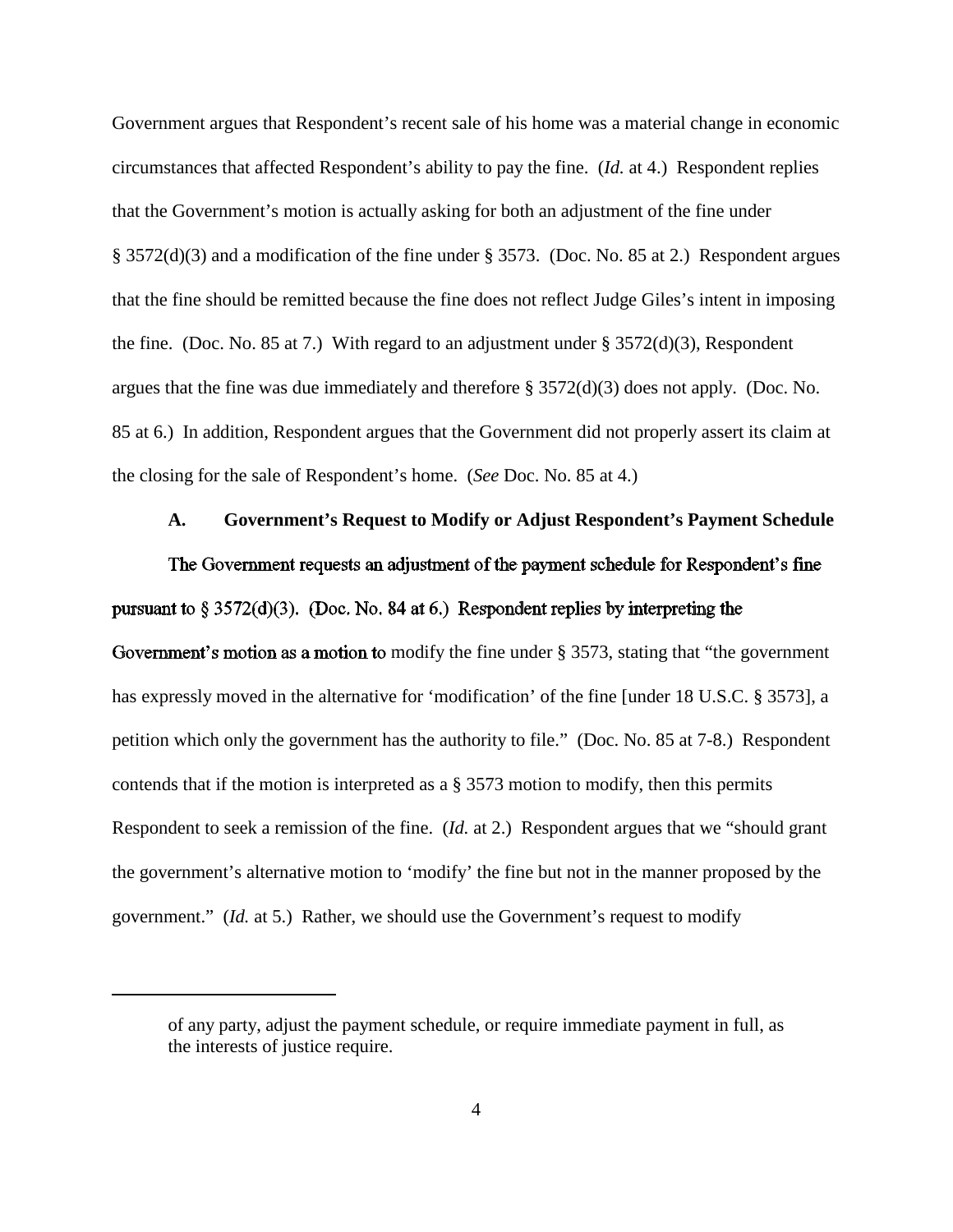Respondent's fine as an opportunity to remit a significant portion of the fine.<sup>3</sup>

Respondent's argument is without merit. The Government's motion does not request a modification of Respondent's fine under § 3573. The only mention of § 3573 in the Government's motion is a footnote, which correctly states that "only the government may petition for remission of a fine, and only upon the basis of administrative efficacy." (Doc. No. 84 at 4 n.2 (citing 18 U.S.C. § 3573; *United States v. Seale*, 20 F.3d 1279, 1286 n.8 (3d Cir. 1994)).) The Government advises that it never intended that the motion be treated as a motion to modify under § 3573. We are satisfied that the only fair reading of the Government's motion is that it requests only an adjustment of the payment schedule under  $\S 3572(d)(3)$ . We decline Respondent's invitation to interpret the Government's motion as a motion to modify the Respondent's fine under § 3573.

# **B. Government's Request for Immediate Payment**

The Government's motion seeks immediate payment of the remaining portion of Respondent's fine. (Doc. No. 84 at 3.) Under § 3572, a "court may . . . adjust the payment schedule, or require immediate payment in full, as the interests of justice require." 18 U.S.C.

<sup>&</sup>lt;sup>3</sup> To remit a fine under § 3573, the Government must show "that reasonable efforts to collect a fine or assessment are not likely to be effective." 18 U.S.C. § 3573. Respondent argues that the Government's failure to file a lien on Respondent's home demonstrates that reasonable efforts to collect the fine are not likely to be effective. (Doc. No. 85 at 8.) However, under 18 U.S.C.  $\S 3613(c)$ , a government fine automatically becomes a lien on Respondent's property. *See* 18 U.S.C. § 3613(c) ("A fine imposed pursuant to the provisions of  $\S$  3572] . . . is a lien in favor of the United States on all property and rights to property of the person fined . . . ."); *see also United States v. Nunez*, No. 07-709, 2008 WL 3862094, at \* 1 (D.N.J. Aug. 18, 2008) (stating that based on a § 3613(c) lien, "if the bank account in question contains Defendant's funds, the Government has a lien on those funds, and may garnish them using appropriate **process**"). In any event, as we decline to interpret the Government's motion as a motion to modify Respondent's fine under § 3573, the issue is moot.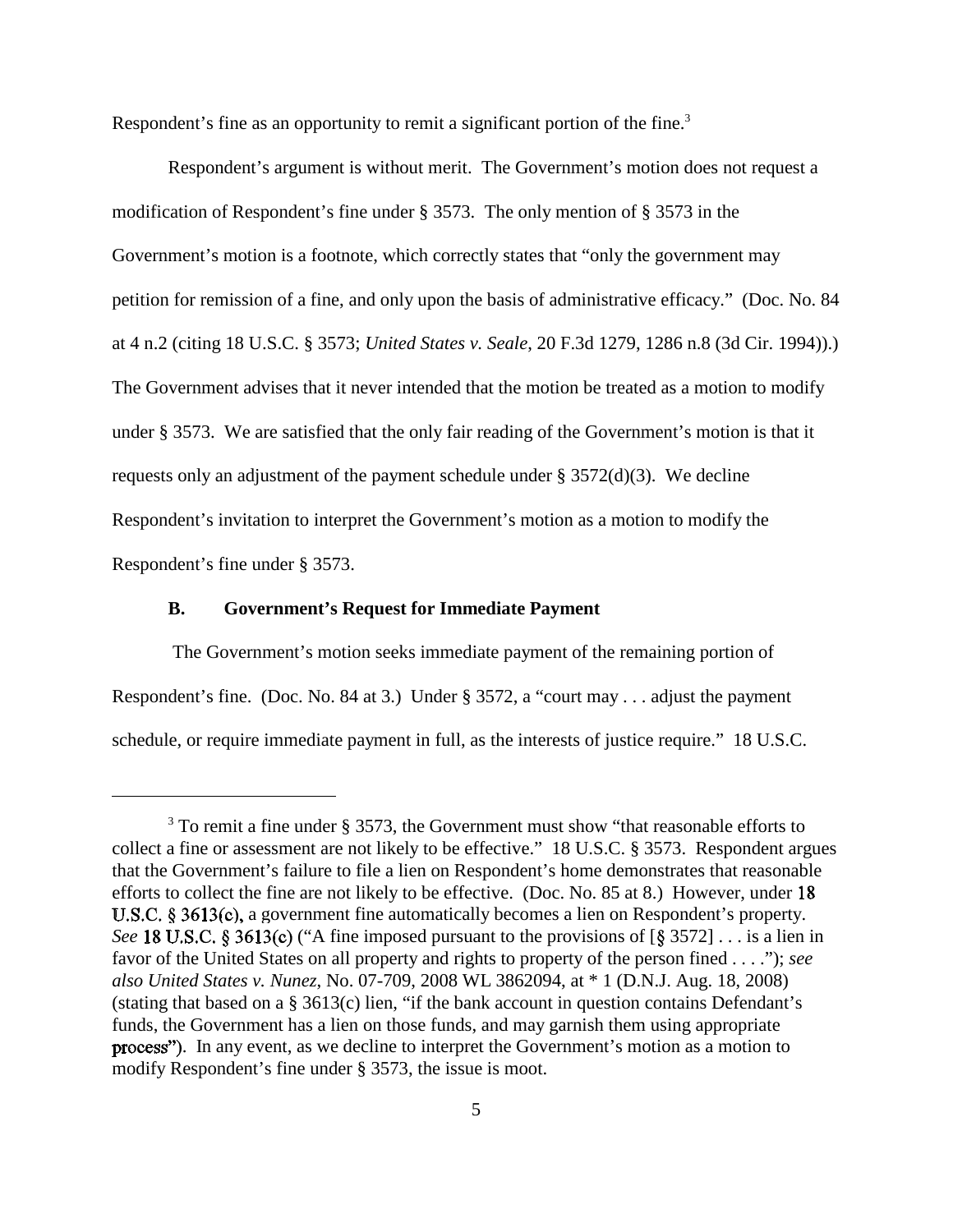§ 3572(d)(3). If "the judgment permits payments in installments, the statute authorizes a district court to reschedule a fine payment due to a change in economic circumstances." *United States v. Wynn*, 328 F. App'x 826, 828 (3d Cir. 2009) (non-precedential) (citing *United States v. Goode*, 342 F.3d 741, 743 (7th Cir. 2003)). However, this power "does not apply where the fine is due immediately and in a lump sum." *Id*.

Respondent cites *Wynn* and argues that "the fine was explicitly made payable in full, immediately," and therefore the Government's motion must be denied. (*See* Doc. No. 85 at 6 (citing *Wynn*, 328 F. App'x at 828).) Respondent contends that the payment is required to be made in full, and not based on a schedule, because Judge Giles stated that "[t]he Defendant has the wherewithal . . . to pay the full fines immediately." (Doc. No. 50 at 45; *see also* Doc. No. 85 at 6.) We note that Judge Giles went on to state that "if [the fines] are not paid immediately, they shall be paid at a rate on [sic] less than . . . \$100,000 a month while incarcerated and at a rate of not less than \$250,000 per month during the period of supervised release, starting 60 days after release from confinement." (Doc. No. 50 at 45*.*) Clearly, payment was to begin immediately, and any unpaid portion the fine, after Respondent's immediate commencement of payment, would be paid in installments as required by the Court. A fine that is ordered due immediately is typically "'interpreted to require not immediate payment in full but payment to the extent that the defendant can make it in good faith, beginning immediately.'" *United States v. Jackson-El*, 179 F. App'x 147, 149 (3d Cir. 2006) (non-precedential) (quoting *McGhee v. Clark*, 166 F.3d 884, 886 (7th Cir. 1998)). Judge Giles did not order Respondent to pay the full amount immediately. Respondent's argument is without merit.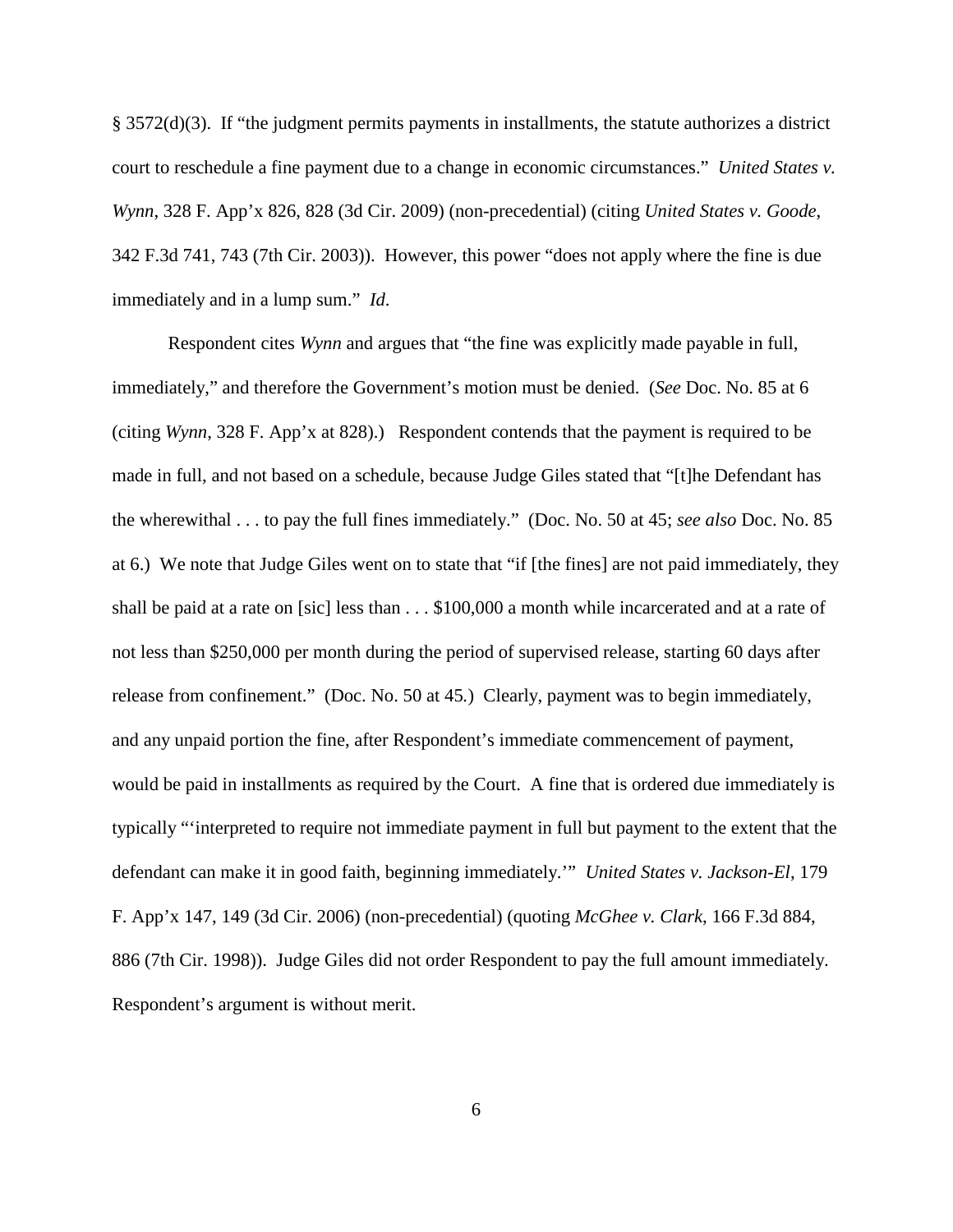# **C. Judge Giles's Fine**

Respondent states that his fine was intended to "recoup [Respondent's] gain on the transaction, and . . . to punish him in an amount commensurate with the seriousness of the offense, viewed in the context of his net worth . . . ." (Doc. No. 85 at 5.) Respondent contends that the fine should be decreased because it was Judge Giles's intent to fine Respondent 5 percent of his net worth and that Judge Giles did not intend "to leave [Respondent] destitute or homeless ...." (Doc. No. 85 at 7.) Respondent's characterization of Judge Giles's intent is inaccurate. Judge Giles does not mention Respondent's net worth in relation to setting Respondent's fine. (*See* Doc. No. 50 at 39-40 (discussing the justification of the fine).) Rather, Judge Giles simply imposed a fine that equaled the value of a transaction that should not have taken place and then doubled that amount to serve as punishment for engaging in corrupt behavior. (*Id.* at 40.)

Respondent argues that based on the decline of the real estate market, Judge Giles's intent regarding the calculation of Respondent's fine is no longer met and the fine should therefore be adjusted. (*Id.*) The record reflects that Respondent is presently able to pay the fine notwithstanding the economic downturn. (*See* Doc. No. 50 at 40; *see also id.* at 45-46.) We will not permit Respondent to avoid his punishment simply because of the decline in the real estate market.

### **D. Respondent's Sale of Home Constituted a Change in Economic Conditions**

The Government argues that Respondent's sale of his home "constitutes a material change in his financial resources that warrant relief under Section 3572." (Doc. No. 84 at 4.) Based on the sale of the home, the Government argues that "the [Respondent] has more than sufficient funds to pay the fine in full."  $(Id.)$  **Respondent argues** that "adjusting the schedule so

7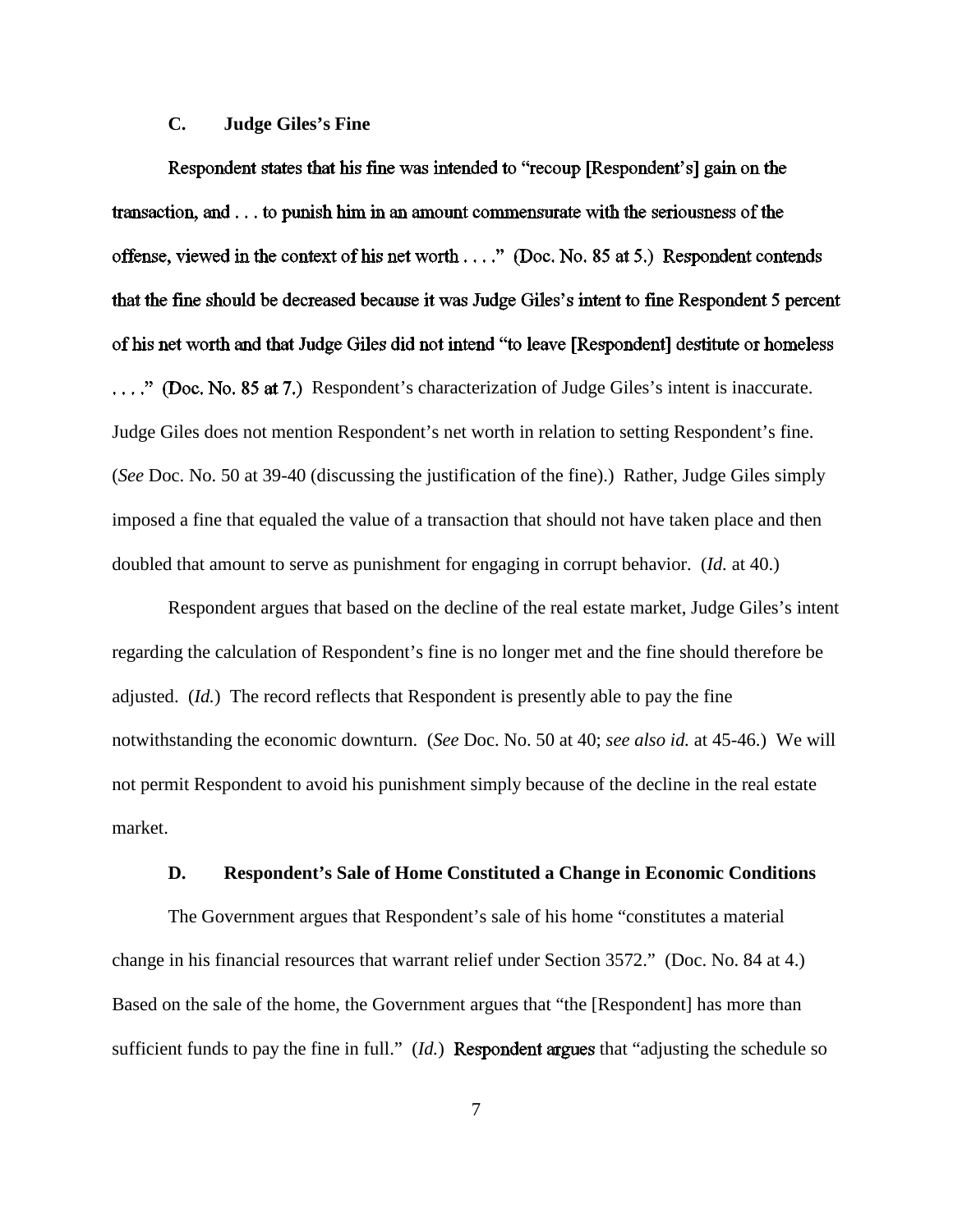as to accelerate the due date would not be 'in the interests of justice.'" (Doc. No. 85 at 4.) Respondent argues further that it was not the court's intent "to divest [Respondent] of all his liquid assets  $\dots$  ." (*Id.*)

Since payment of the fine was to be made in installments, Respondent was required to "notify the court of any material change in [his] economic circumstances that might affect [his] ability to pay the fine." 18 U.S.C. § 3572(d)(3). After receiving notice of a material change, the court may "adjust the payment schedule, or require immediate payment in full, as the interest of justice require." *Id.* This includes changes that would either reduce the defendant's ability to pay or "changes that would materially increase [the defendant's] ability to pay." *United States v. Fabiilli*, No. 98-278, 2009 WL 195663, at \*1 (D. Utah Jan. 26, 2009); *see also* 18 U.S.C. § 3572(d)(3) (providing that after defendant supplies information regarding change in economic circumstances, the court may "require immediate payment in full.").

Courts consider the sale of a home to be a material change in economic conditions. See United States v. Hyde, 497 F.3d 103, 108 (1st Cir. 2007) (permitting a writ of garnishment against the proceeds of a home sale based on a material change in economic circumstances under § 3572(d)(3)); United States v. Klein, No. 03-813, 2007 WL 2274254, at \*4 (S.D.N.Y. Aug. 7, 2007) (stating that the "sale of a \$550,000 house unencumbered by a mortgage would almost certainly have qualified as a material change" entitling the Government "to accelerate the payment schedule or require payment in full"). Respondent's economic circumstances materially changed after receiving over \$1.2 million in proceeds from the sale of his home. (See Doc. No. 84 Ex. A.) That the sale came roughly a year and a half after Respondent was sentenced, and in the midst of a down real estate market, does not make the transaction any less material. The sale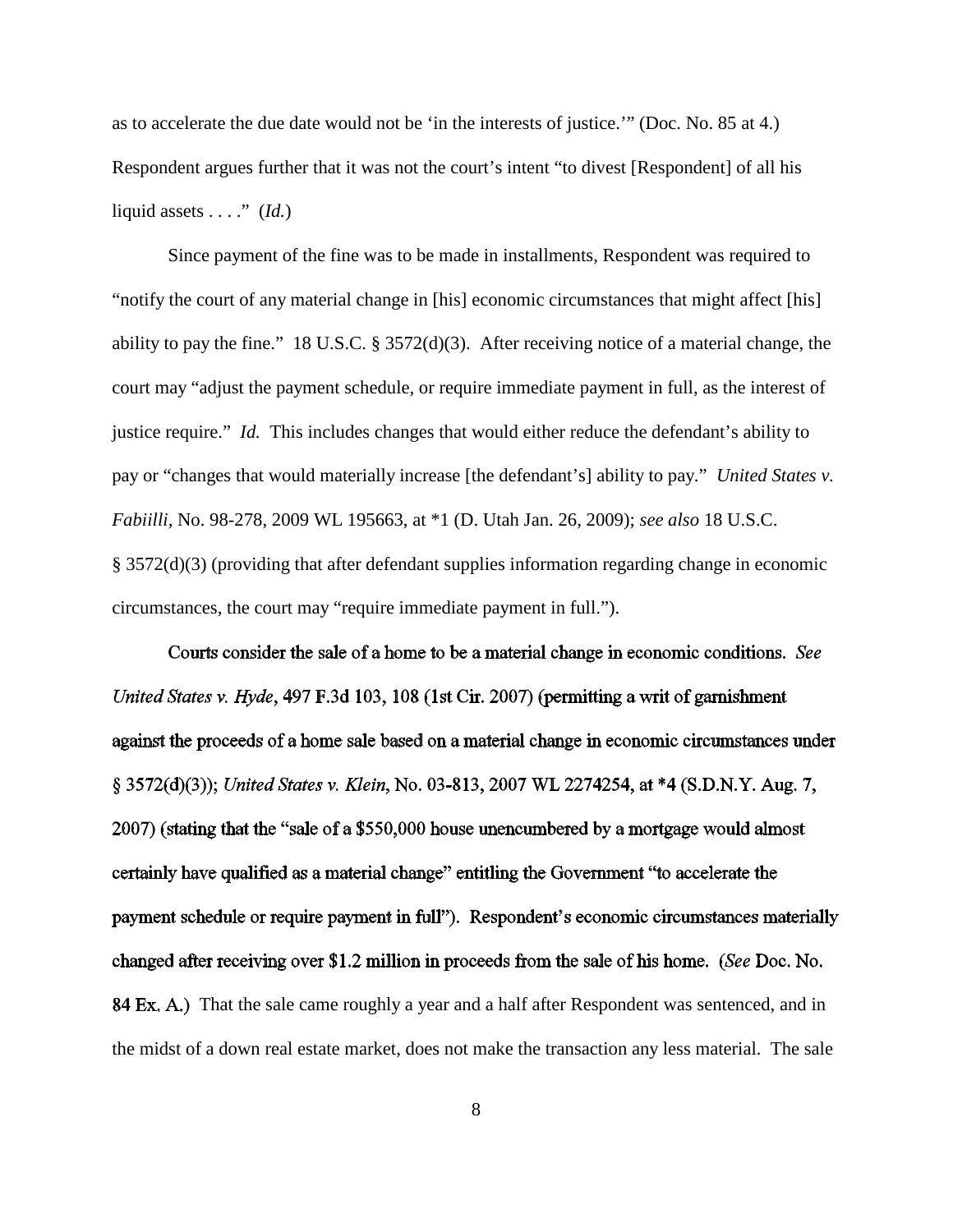of Respondent's home is a material change in his economic circumstances, and the proceeds from the sale must be considered in determining Respondent's ability to pay the fine.

### **E. Adjustment of Fine Schedule**

We are satisfied that an adjustment in the payment schedule of the Petitioner's fine is appropriate. In determining the time and method of payment of a fine, the Court shall consider, inter alia, "the burden that the fine will impose upon the defendant, any person who is financially dependent on the defendant, or any other person (including a government) that would be responsible for the welfare of any person financially dependent on the defendant . . . ." 18 U.S.C. § 3572(a)(2). As noted above, a number of individuals are financially dependant on Respondent. We are also aware, however, that Respondent rents a 7,000-square-foot home and leases two BMWs, has significant income from a disability policy, and has access to a family trust. This is in addition to the proceeds from the sale of the house. (Doc. No. 91 at 71.) Moreover, Respondent is actively pursuing the sale of a piece of real property that would "substantially exceed the balance . . . presently due on [his] fine." (Doc. No. 91 at 25-26.) Respondent has both the means and the ability to pay a significant portion of the fine immediately.

Accordingly, Respondent is ordered to pay \$350,000 toward his fine. This will leave Respondent with a balance due on the fine of \$288,236.32. Respondent shall pay the balance of the fine at the rate of \$50,000 per month beginning January 1, 2011.

9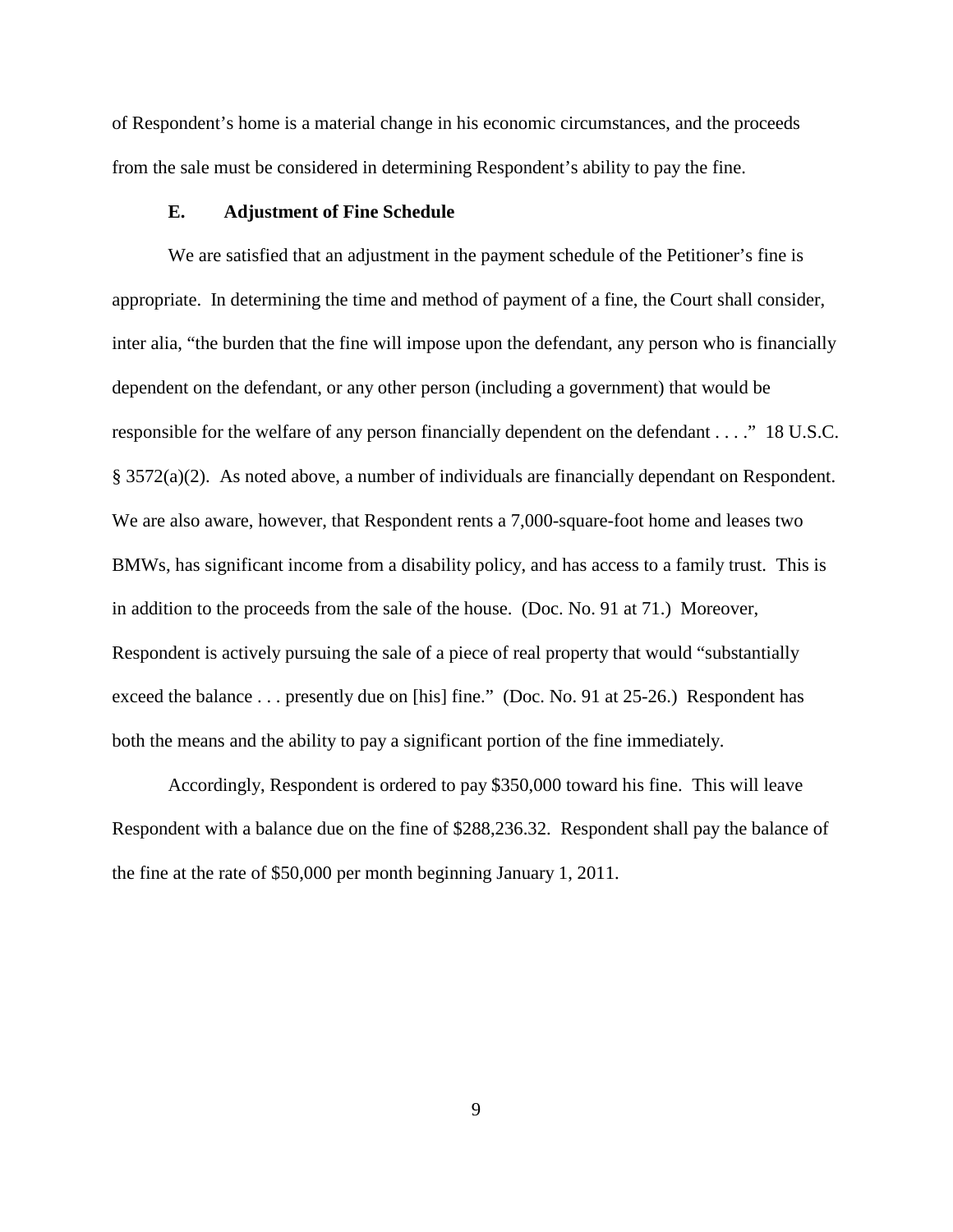# **III. CONCLUSION**

For the foregoing reasons, the Government's motion will be granted.

An appropriate order follows.

# BY THE COURT

5.GH-1

\_\_\_\_\_\_\_\_\_\_\_\_\_\_\_\_\_\_\_\_\_\_

R. Barclay Surrick, J.